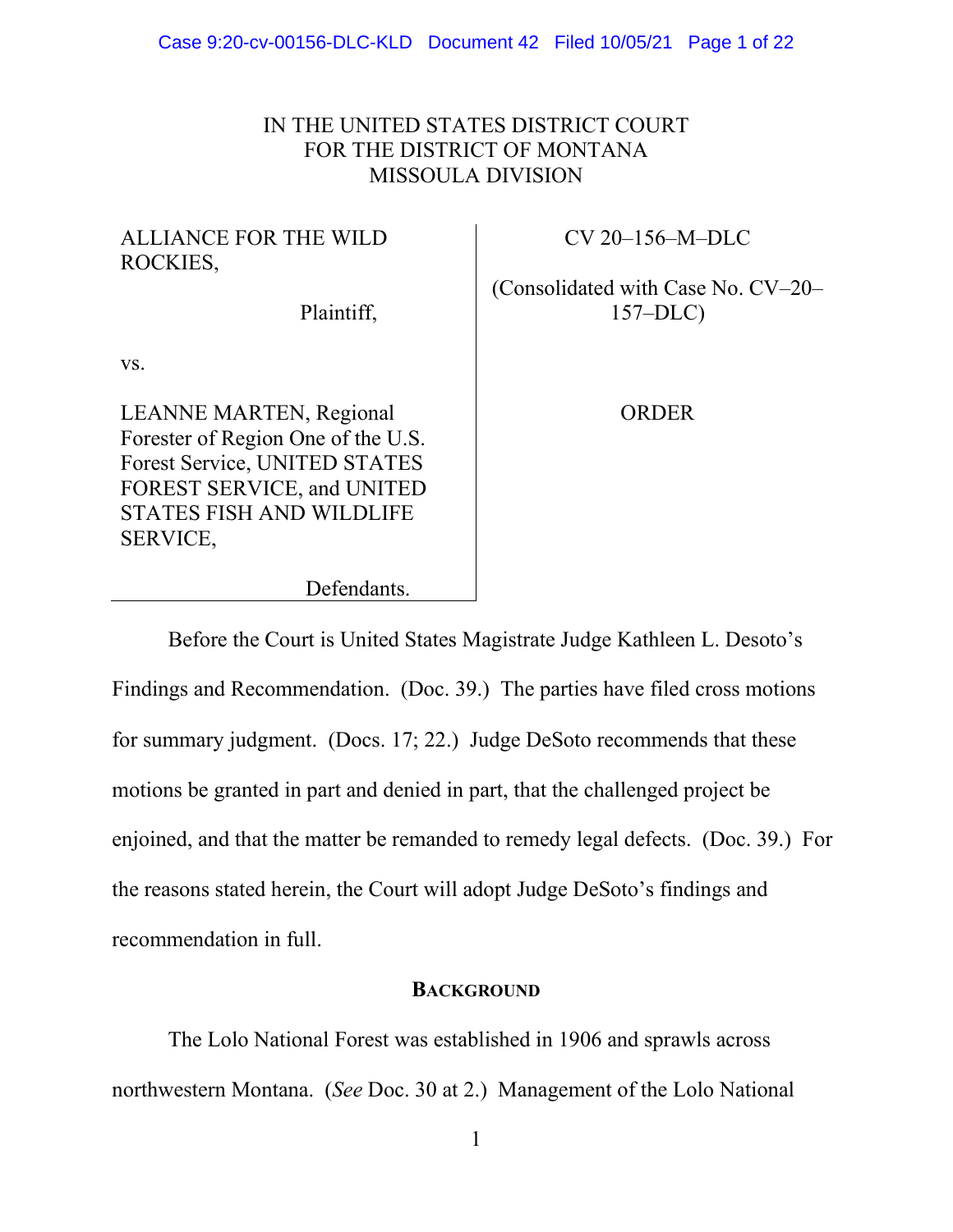### Case 9:20-cv-00156-DLC-KLD Document 42 Filed 10/05/21 Page 2 of 22

Forest is governed by a forest plan adopted in 1986 ("Forest Plan"). (Doc 27 at 5.) The Forest Plan "guides all natural resource management activities and establishes management standards for the Lolo National Forest. It describes resource management practices, levels of resource production and management, and the availability and suitability of lands for resource management." (Doc. 30 at 2; *see also* Doc. 27 at 5.)

At issue in this action is the Soldier-Butler Project ("the Project"), which encompasses a portion of the Ninemile Ranger District within the Lolo National Forest. (*See Doc. 27 at 4–5.*) Plaintiff Alliance for the Wild Rockies ("Plaintiff") claims the Project's implementation violates the National Forest Management Act ("NFMA") and the Endangered Species Act ("ESA"). (*See generally Doc.* 10.)<sup>1</sup> AWR seeks to enjoin implementation of the Project and remand to the appropriate agencies to ensure compliance with the law. (*Id.* at 54.) As noted above, both parties have moved for summary judgment and Judge DeSoto recommends such motions be granted in part and denied in part. (Doc. 39 at 53–54.)

#### **ANALYSIS**

In the absence of an objection, this Court reviews findings for clear error. *United States v. Reyna-Tapia*, 328 F.3d 1114, 1121 (9th Cir. 2003); *Thomas v. Arn*,

<sup>&</sup>lt;sup>1</sup> AWR's complaint also advances claims under the National Environmental Policy Act ("NEPA") (Doc. 10 at 43-47), but AWR does not contest Judge DeSoto's conclusion that these claims are waived. (Doc. 40 at 2.) Consequently, the Court does not address them.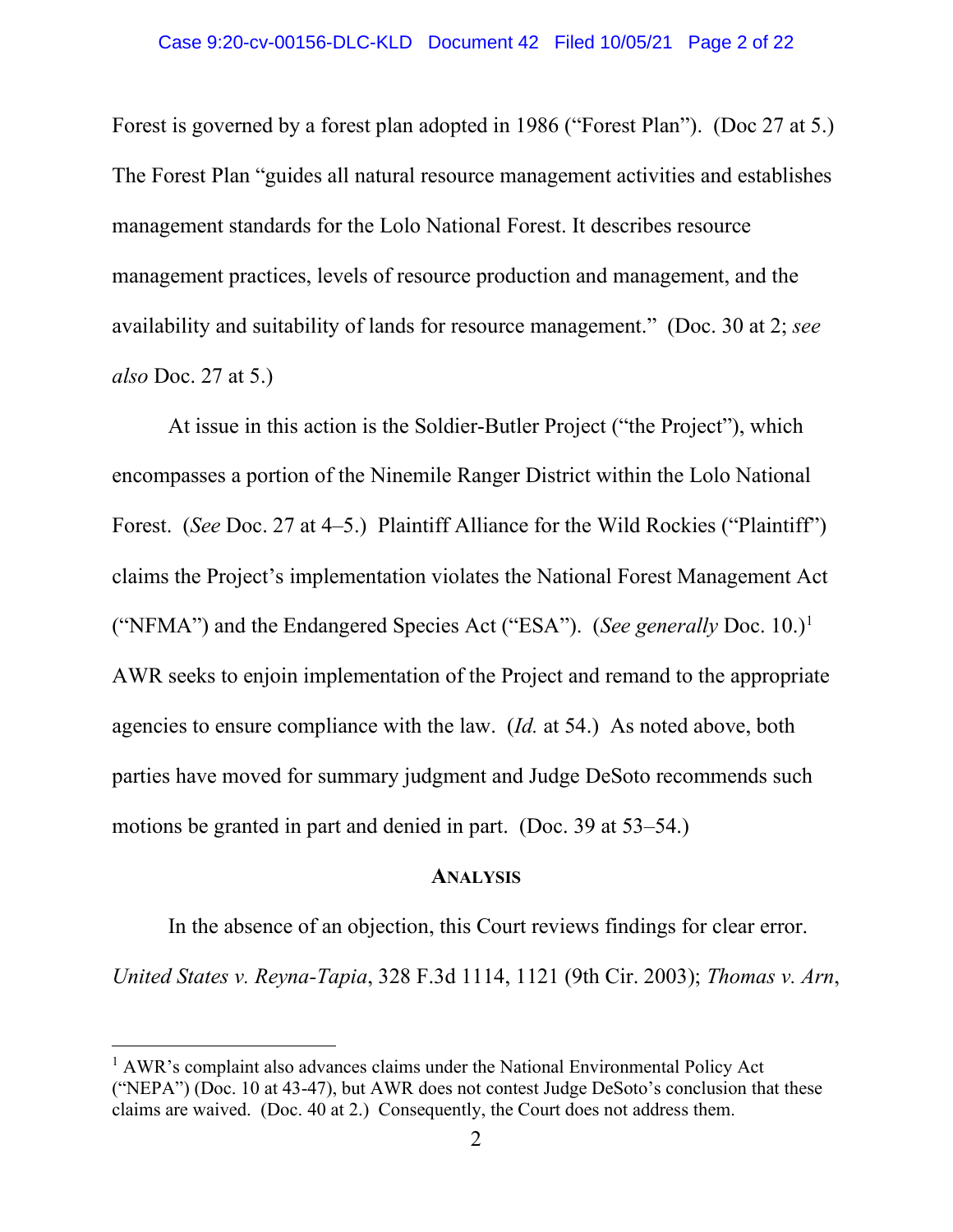474 U.S. 140, 149 (1985). Clear error review is "significantly deferential" and

exists when the Court is left with a "definite and firm conviction that a mistake has

been committed." *United States v. Syrax*, 235 F.3d 422, 427 (9th Cir. 2000)

(citations omitted). This Court reviews de novo any findings to which a party

specifically objects. 28 U.S.C.  $\S 636(b)(1)(C)$ .

Judge DeSoto's findings and recommendations concluded that:

- (1) the record lacked sufficient evidence to support the conclusion that the Project complies with the Forest Plan's 50:50 coverage to forage ratio standard;
- (2) the Project complies with the Forest Plan's standards regarding logging and road building activities;
- (3) the record lacked sufficient evidence to support the conclusion that the Project complies with the Forest Plan's standards regarding snags;
- (4) the Project complies with the Forest Plan's standards regarding water quality sedimentation;
- (5) reconsultation is necessary to assess the impact of new information (137 roads of undetermined roads) on grizzly bears and the 2012 Incidental Take Statement;
- (6) reconsultation is necessary to assess the impact on grizzly bears from the Project's partial reversal of the Frenchtown Face Project's road decommission decision; and
- (7) the Project complies with the 2017 NCDE Incidental Take Statement's reasonable and prudent measures.

(Doc. 39.) As noted above, Judge DeSoto also recommends that the Project be

enjoined, and that the "matter be remanded to the agencies to remedy its NFMA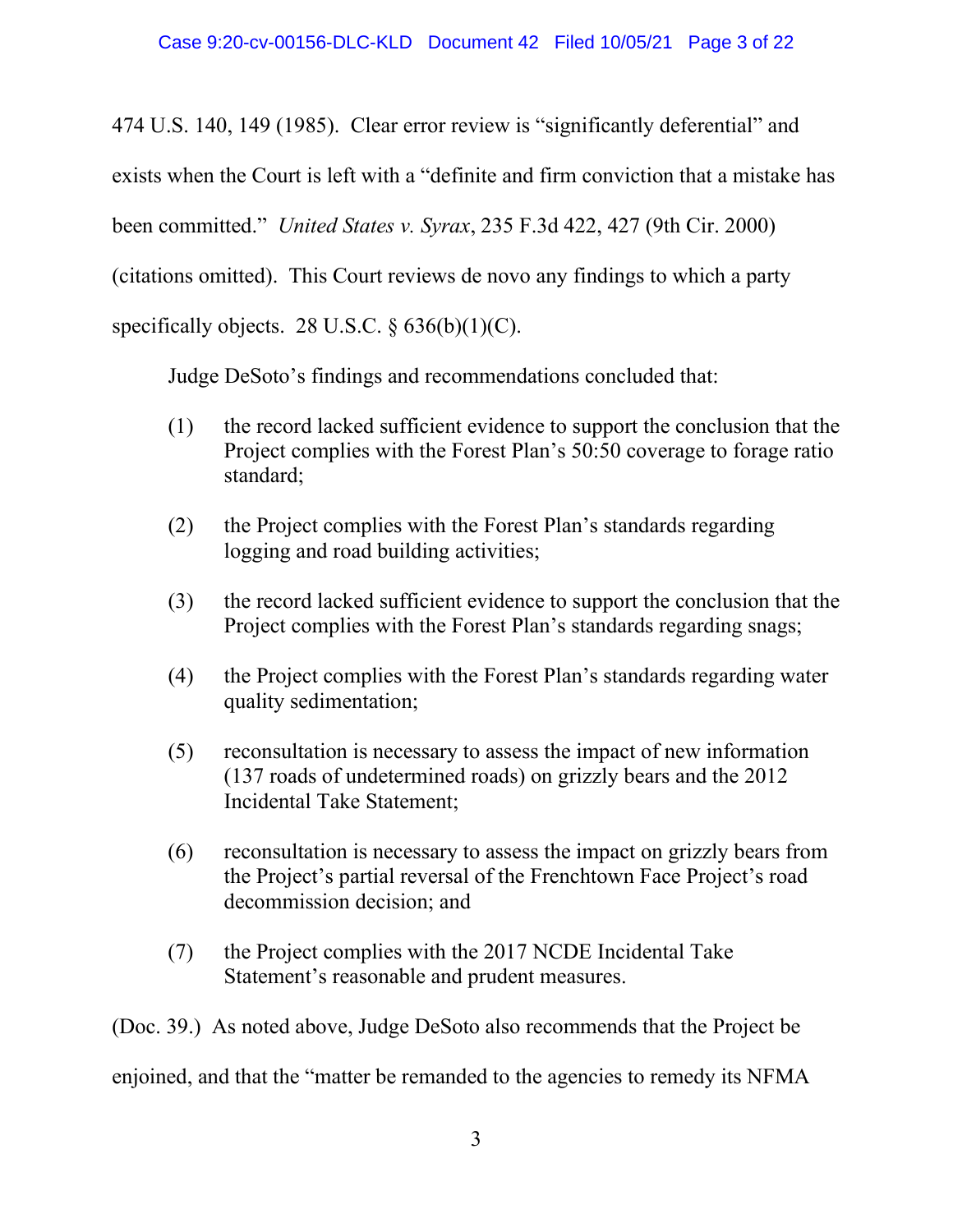and ESA violations, including reinitiating" the appropriate consultations. (Doc. 39 at 53–54.)

Defendants have timely submitted 7 objections, which are targeted at Judge DeSoto's first, third, fifth, and sixth conclusions, enumerated above. (Doc. 40.) AWR has not submitted any objections but has provided responses to Defendants' objections. (Doc. 41.) The Court finds no clear error in the unobjected to portions of Judge DeSoto's findings and recommendation and will adopt them in full. These conclusions are well reasoned and thorough, and the Court has neither a definite nor firm conviction that a mistake has been committed. As such, the Court will address each objection in turn and review de novo the issues presented.

### **I. NFMA Violations.**

NFMA requires every national forest to be managed in accordance with a governing forest plan. 16 U.S.C. § 1604(a); *see also Friends of the Bitterroot v. Marten*, 2020 WL 5804251, \*2 (D. Mont. 2020). These plans "guide all natural resource management activities" within the national forest "including use of the land for outdoor recreation, range, timber, watershed, wildlife and fish, and wilderness." *Ohio Forestry Ass'n, Inc. v. Sierra Club*, 523 U.S. 726, 728–29 (1998). Any project within a national forest must be consistent with the governing forest plan, but the Forest Service is afforded "substantial deference" in determining whether an action meets this consistency standard. *Great Old Broads*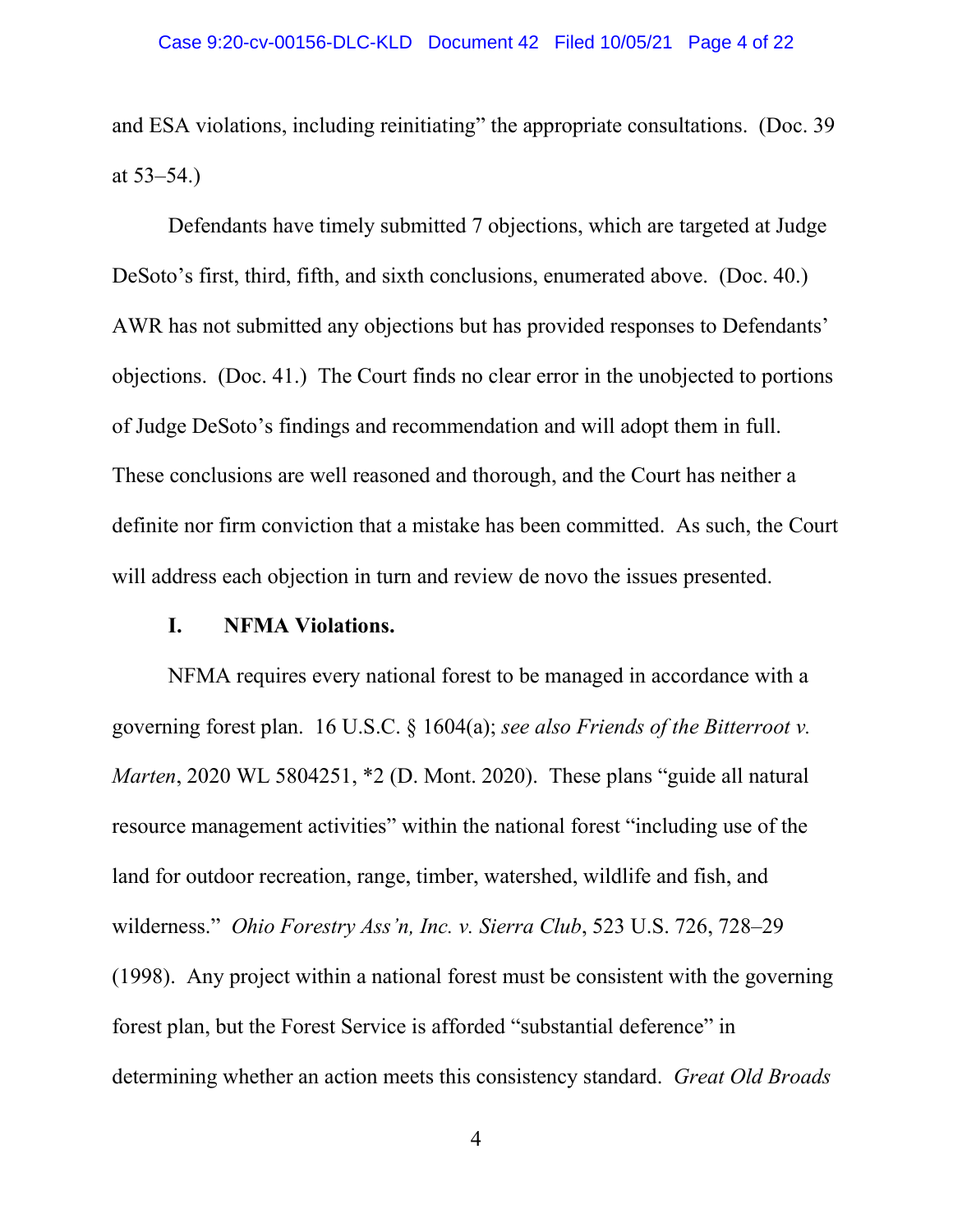*for Wilderness v. Kimbell*, 709 F.3d 836, 850 (9th Cir. 2013). Nonetheless, it "is well-settled that the Forest Service's failure to comply with the provisions of a Forest Plan is a violation of NFMA." *Native Ecosystems Council v. U.S. Forest Serv.*, 418 F.3d 953, 961 (9th Cir. 2005).

To comply with NFMA, the Forest Service must analyze proposed projects "and the analysis must show that each project is consistent with the" governing forest plan. *Neighbors of Cuddy Mountain v. Alexander*, 303 F.3d 1059, 1061–62 (9th Cir. 2002). As such, the question in any NFMA challenge is whether the Court "can reasonably discern from the record that the Forest Service complied with" the Forest Plan's standards, "and thereby complied with NFMA." *Native Ecosystems Council*, 418 F.3d at 961. The Court will address each challenged NFMA violation in turn.

## **1. Objection 1—Project Compliance with Forest Plan's 50:50 Coverage to Forage Ratio Standard.**

Judge DeSoto concluded that Defendants violated NFMA "by not complying with [the Forest Plan's] Standard 7 for MA 18 and Standard 6 for MA 23." (Doc. 39 at 17.) These standards both provide, "Retain as a minimum a 50:50 coverage:forage ratio. The majority of cover should be thermal cover, that is, trees greater than or equal to 40 feet tall with a crown density greater than or equal to 50 percent." (L-3:001936, 011965.) Judge DeSoto's conclusion as to this issue was multi-faceted. (Doc. 39 at  $10-18$ .)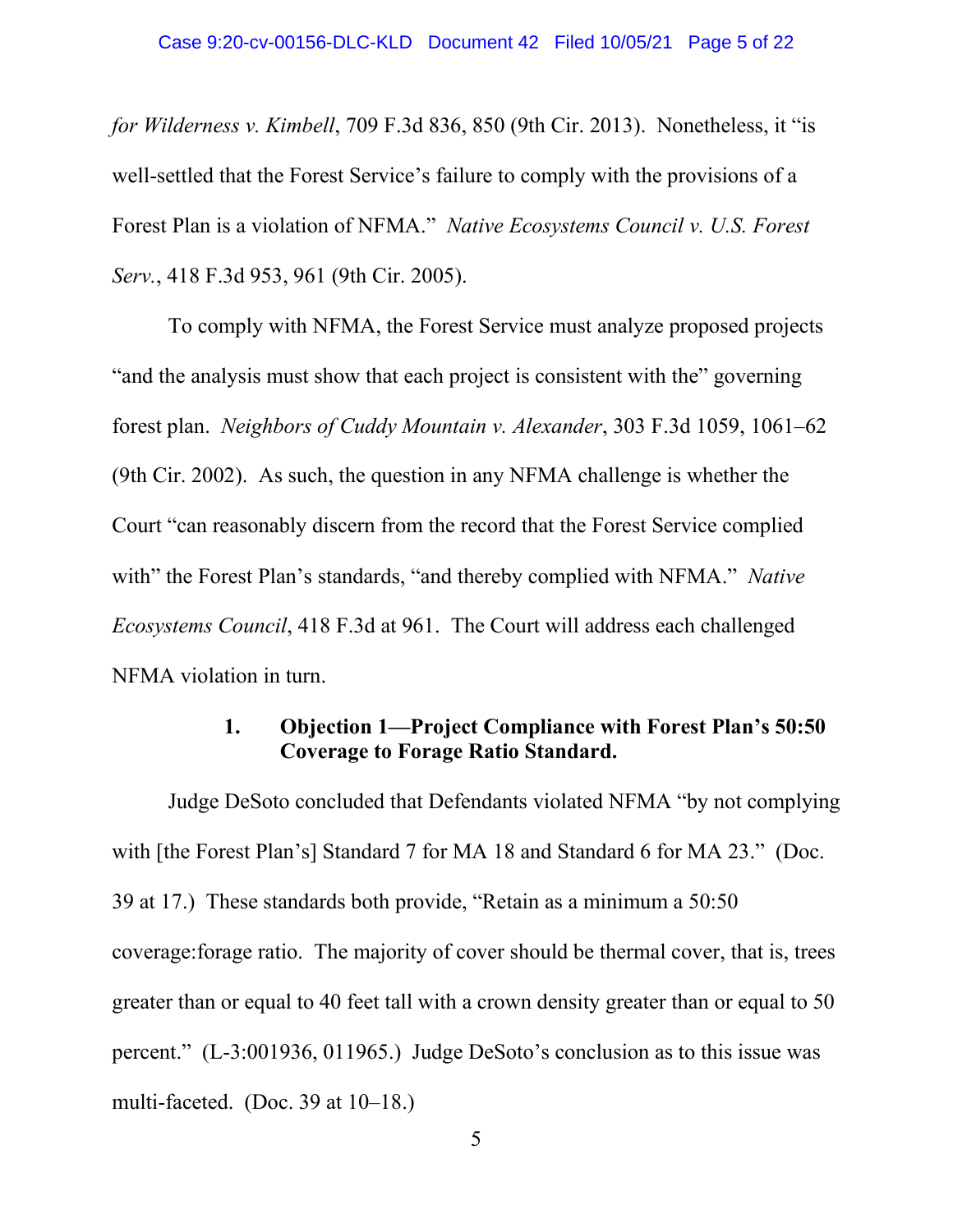First, Judge DeSoto noted that documents associated with the Project specifically concluded that the Forest Plan's coverage forage ratio standards would not be met, absent changes or a site-specific Forest Plan amendment. (*Id.* at 11.) Second, Judge DeSoto concluded that although Defendants had identified certain measures that may ensure the Project adheres to the Forest Plan's coverage forage ratio standards, they had failed to develop a record from which the Court could reasonably discern whether that would actually be the case. (*Id.* at 15.) Finally, Judge DeSoto rejected Defendants' contention that strict compliance with the Forest Plan's coverage forage ratio standards was unnecessary. (*Id*. at 17.) As such, Judge DeSoto concluded NFMA had been violated.

Defendants object to this conclusion. In essence, Defendants argue that: (1) the Forest Plan's coverage forage ratio standards are not "rigid requirements," but instead are simply some of several Forest Plan goals related to elk winter range; and (2) Judge DeSoto failed to demonstrate how Defendants' conclusion that the other measures they identify satisfy the Forest Plan's coverage forage ratio standards was arbitrary and capricious. (Doc. 41 at 8–17.) Plaintiffs have responded to these objections arguing that the Forest Plan's coverage forage ratio standards must be adhered to and that Judge DeSoto was correct in concluding "[t]here is no basis in the record that the Forest Service" complies with such standards. (Doc. 41 at 2–6.) Upon de novo review, the Court finds Judge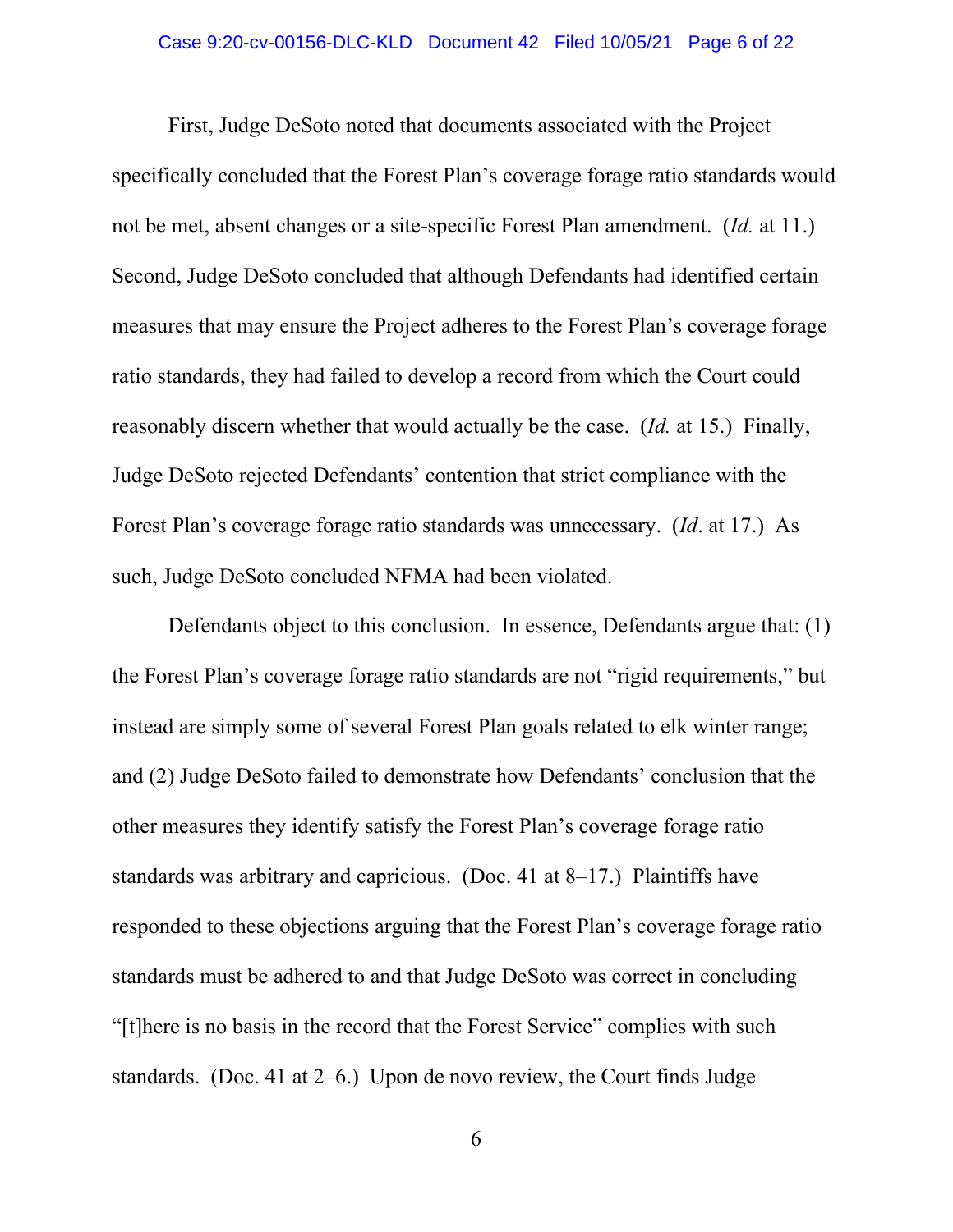DeSoto's conclusions are correct.

At the outset, the Court must address the issue of whether the Forest Plan provisions at issue are requirements that must be adhered to or rather goals that can yield to the Forest Plan's competing objectives. To be sure, any forest plan must balance competing "environmental and economic concerns," *Kimbell*, 709 F.3d at 850, and may contain both goals and explicit standards. *Native Ecosystems Council v. Marten*, 883 F.3d 783, 793 (9th Cir. 2018). But a forest plan's goals are not "merely aspirational . . . purely optional," or "just a wish list that impose<sup>[]</sup> no obligations." *Id*. Instead, the Forest Service's failure to comply with a forest plan's goal may very well constitute a NFMA violation. *Id.* Accordingly, even if the Forest Plan's coverage forage ratio provisions are properly classified as "goals" instead of standards, it does not automatically follow that Judge DeSoto's conclusions were incorrect.

The Court finds the Forest Plan's coverage forage ratio standards enumerate both a standard and goal. As noted above, the relevant provisions state "Retain as a minimum a 50:50 coverage:forage ratio. The majority of cover should be thermal cover, that is, trees greater than or equal to 40 feet tall with a crown density greater than or equal to 50 percent." (L-3:001936, 011965.) The Court agrees with Judge DeSoto that the Forest Plan's directive that a minimum 50:50 coverage:foreage ratio be retained is about as close to a standard as it gets. (Doc.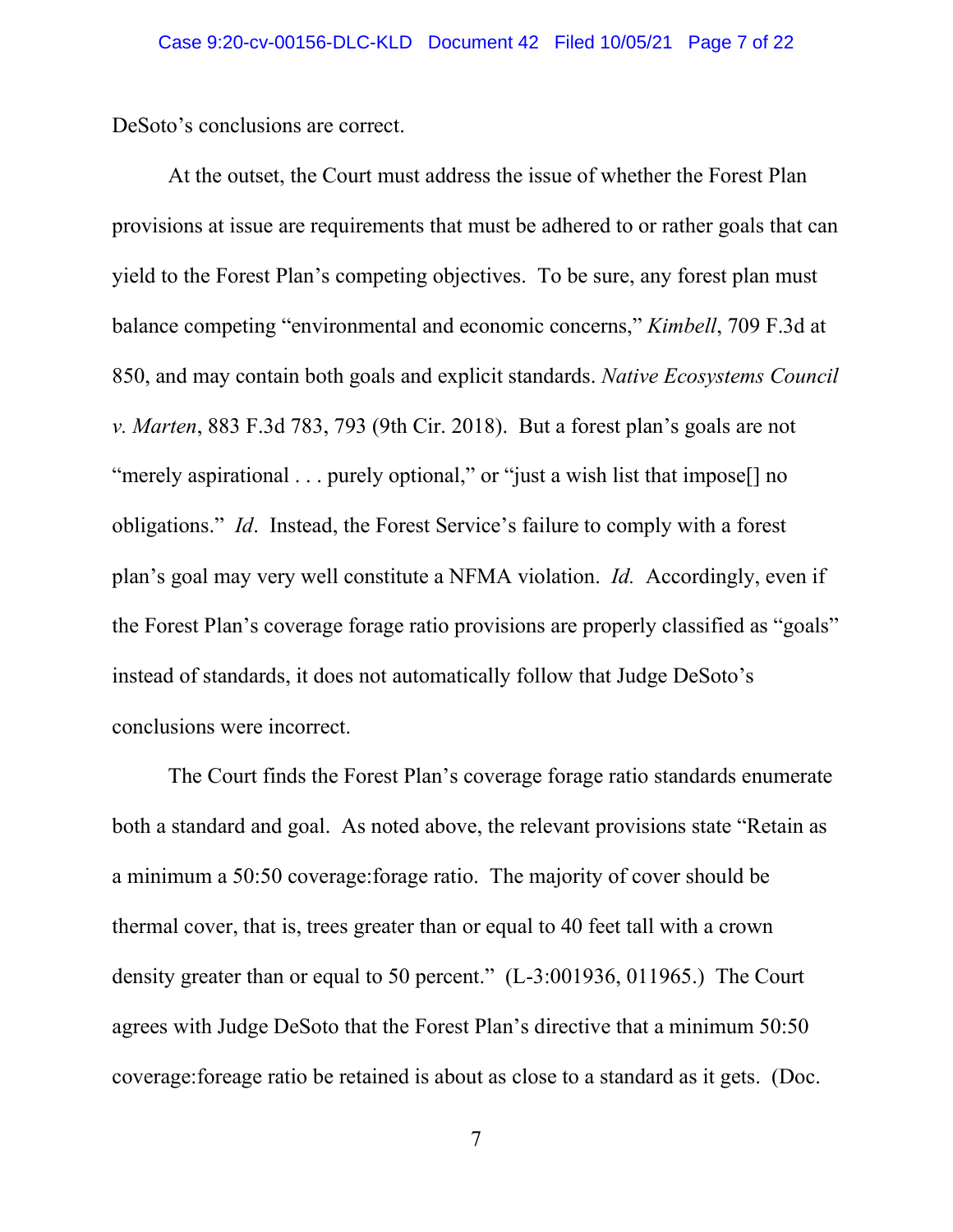### Case 9:20-cv-00156-DLC-KLD Document 42 Filed 10/05/21 Page 8 of 22

39 at 17.) This language is not ambiguous and Defendants' proposed interpretation, which would construe the 50:50 standard as optional, is not entitled to the slightest deference. *Lands Council v. Powell*, 395 F.3d 1019, 1034 (9th Cir. 2005).

Defendants' argument regarding thermal cover fairs a bit better. The Forest Plan's adoption of the qualifier "*should*" indicates the thermal cover directive is more akin to a goal than a standard. The Court is prepared to defer to Defendants' interpretation of the thermal cover provision as a goal instead of a standard. But, as noted above, it does not automatically follow that this goal can always be disregarded in favor of competing considerations. *Marten*, 883 F.3d at 793. In the end, the Court agrees with Judge DeSoto that the record is not sufficiently developed to permit this Court to make the call one way or another. Accordingly, the Project violates NFMA.

As planning for the Project proceeded, the Forest Service itself acknowledged that certain actions taken to facilitate the Project may run afoul of the Forest Plan's coverage forage ratio standard. (*See, e.g.,* A-3:000329.) In fact, the Project's Environmental Assessment even concluded a project-specific Forest Plan amendment would be necessary to avoid contravening the coverage forage ratio standard. (A-3:000430–431.) The Project's Final Decision Notice noted that some of the activities included in the Environmental Assessment would not be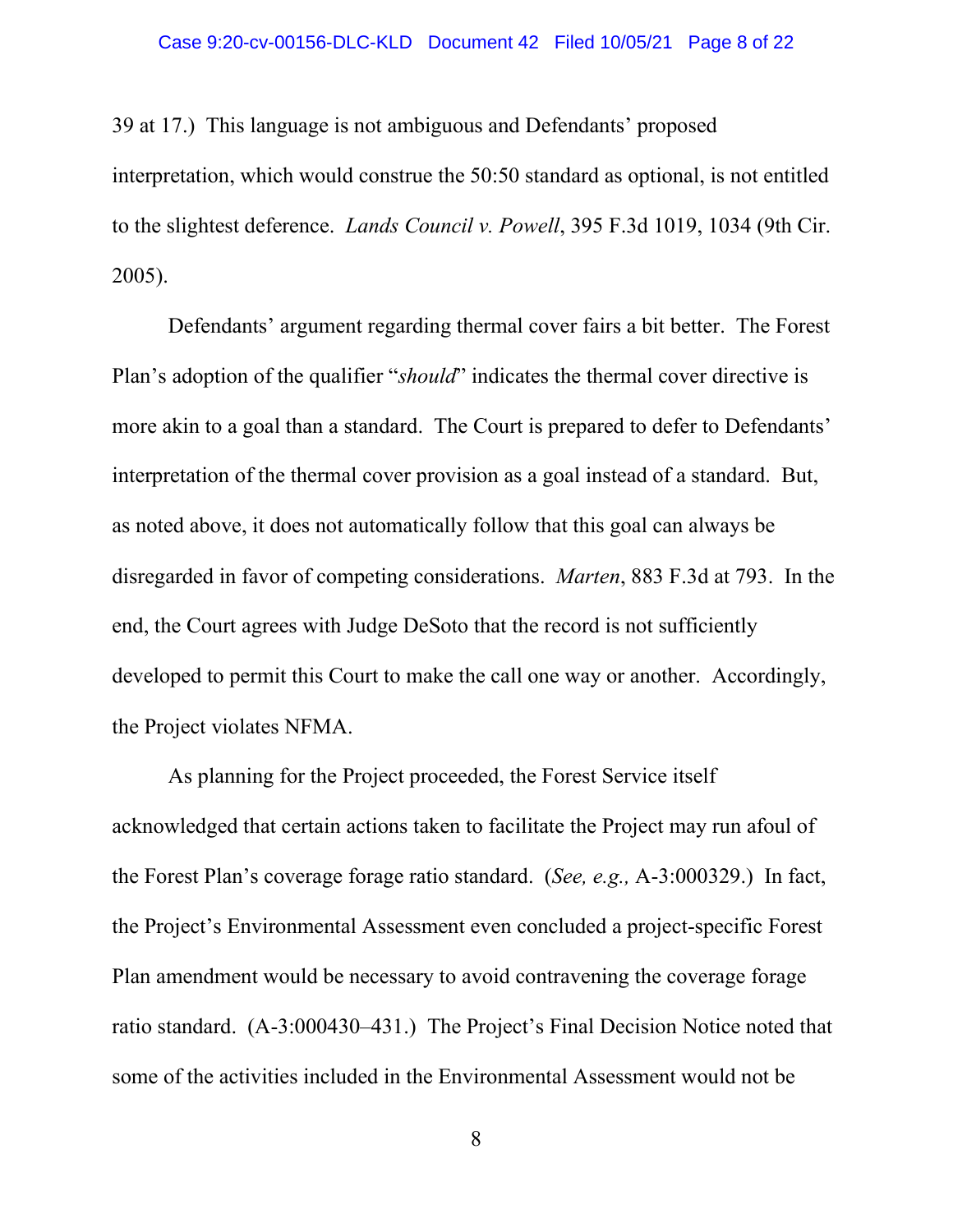### Case 9:20-cv-00156-DLC-KLD Document 42 Filed 10/05/21 Page 9 of 22

implemented, thus obviating the need for a Forest Plan amendment related to cover forage ratios. (A-4:000513.)

Defendants' substantive objections to Judge DeSoto's conclusions do little more than reiterate alternative measures that apparently ensure the coverage forage ratio is met. (Doc. 40 at 15.) But this argument misses the point of the problem Judge DeSoto recognized in her findings and recommendation. Namely, that the record simply did not reveal how these alternative measures would ensure the Project complied with the Forest Plan's 50:50 coverage forage ratio standard. In other words, Defendants need to show their work.

In their objections, Defendants construe Judge DeSoto's conclusions as holding that "the Forest Service must provide a precise calculation of the amount of cover to demonstrate compliance with the Forest Plan." (Doc. 40 at 14.) But this is not an accurate depiction. Instead, Judge DeSoto simply remained faithful to the precepts of *Native Ecosystems Council*, which firmly establishes that while "Forest Service calculations need not be perfect," there must be at least *some*  calculation by which a Court can reasonably ascertain whether the standard has been complied with. 418 F.3d at 963. As Judge DeSoto concluded, the issue in this case is that Defendants have not provided any updated calculation at all. The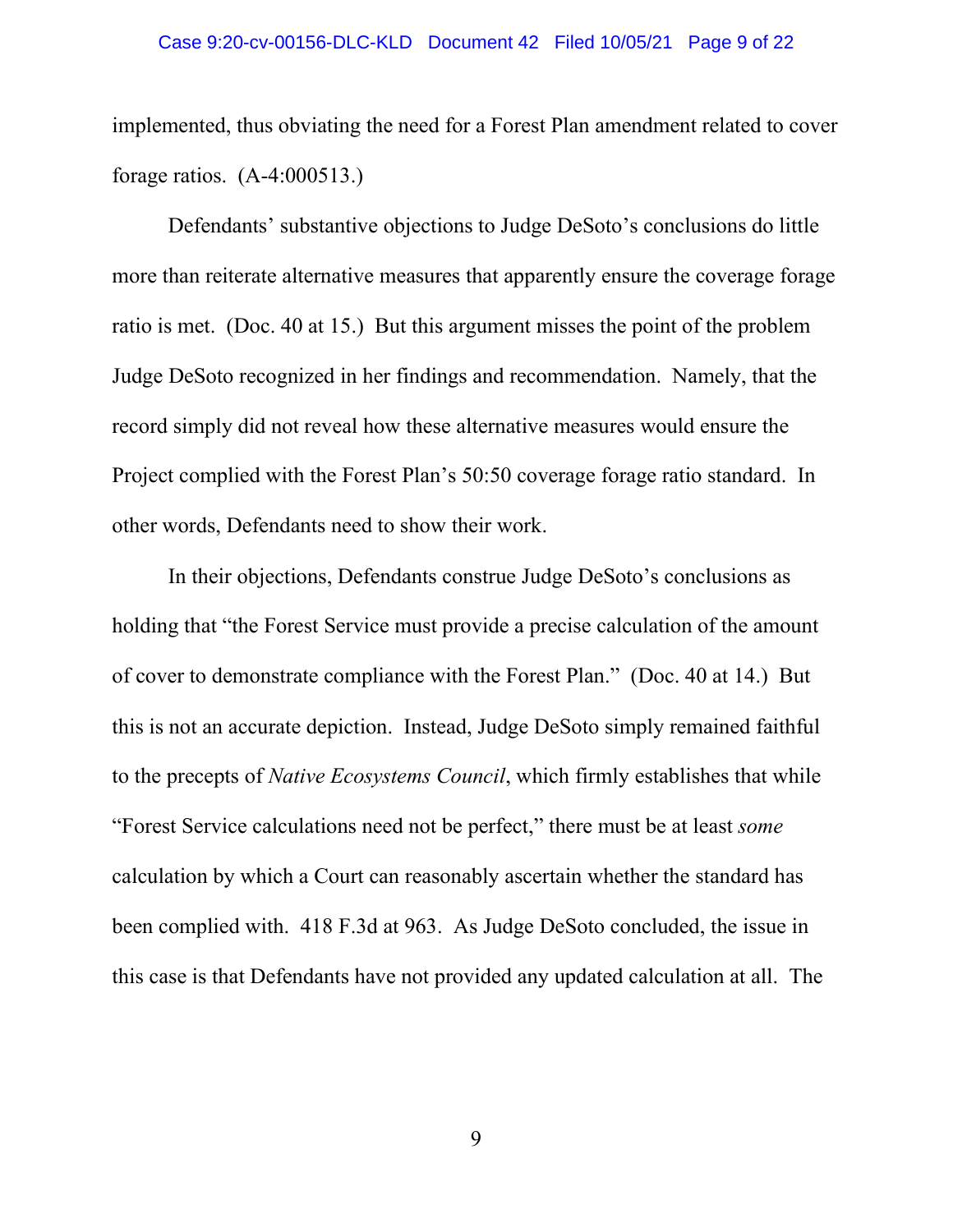Court cannot simply take Defendants' word.<sup>2</sup>

Put another way, the alternative measures identified by Defendants may very well ensure that the Forest Plan's 50:50 coverage forage ratio standard is satisfied. But NFMA requires the Defendants to develop an administrative record that permits this Court to exercise meaningful judicial review. At this juncture, Defendants have not done so and this failure amounts to a NFMA violation. After reviewing the matter de novo, the Court will adopt Judge DeSoto's recommendation on this issue in full.

## **2. Objection 2—Project Compliance with Forest Plan's Snag Standard.**

The standard at issue ("Standard 4") provides that, within Management Area 21, "Provide stands at least 30 to 40 acres in size that are decadent, multi-storied, fully stocked, contain snags with dead and down material greater than 15 tons per acre, and contain 15 trees per acre greater than 20 inches d.b.h. These stands should be well distributed over the Forest." (L-3:011957.) As with the coverage forage ratio discussed above, Judge DeSoto concluded that it could not be determined from the record whether the Project complied with this standard.

<sup>&</sup>lt;sup>2</sup> Indeed, the Court notes that even if it could merely take Defendants at their word, doing so would be difficult in this case. Defendants have repeatedly argued to this Court that they need not comply with the Forest Plan's 50:50 coverage forage ratio standard *at all* because it is simply one of several competing goals contained within the plan. Because Defendants have devoted so much argument to this point, the Court struggles to accept their self-serving statements that even if it were binding (which it is), steps have been taken to ensure it is met.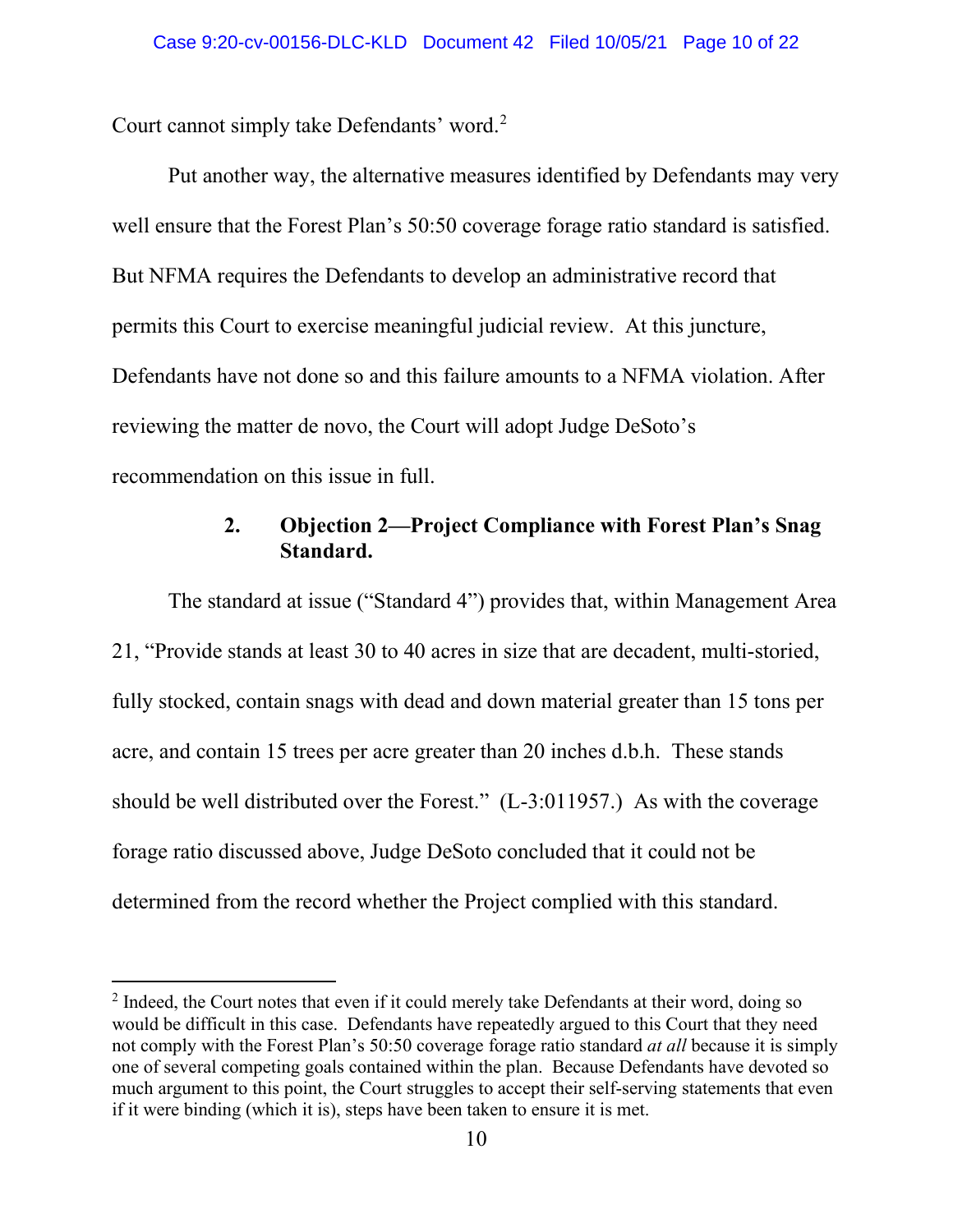### Case 9:20-cv-00156-DLC-KLD Document 42 Filed 10/05/21 Page 11 of 22

Defendants object to this conclusion, arguing that Judge DeSoto erroneously applied: (1) "a standard for *existing* old growth habitat to a Project that does not rate any stands that satisfy old-growth criteria"; and (2) "a quantifiable requirement for snags when there is none in Standard 4 itself." (Doc. 40 at 20.) Plaintiff responds that, as Judge DeSoto concluded, the administrative record contains nothing from which it can be determined whether the standard at issue is met. (Doc. 41 at 7–8.)

Defendants first argument is difficult to track. Defendants appear to argue that Standard 4 does not apply to the Project because that standard only applies to habitats that, unlike the Project area, already "satisfy old-growth criteria." (Doc. 40 at 19.) Defendants raised this argument in a few sentences in a summary judgment brief submitted to Judge DeSoto. (Doc. 23 at 26.) The Court ultimately finds it unavailing.

The Forest Plan describes Management Area 21 as "a variety of forested lands . . . located throughout the Forest in such a way as to evenly distribute old age stands of timber for wildfire species dependent on old growth for habitat." (L-3:011956.) An enumerated goal of Management Area 21 is to provide "for oldgrowth succession in timber stands with an optimum arrangement of habitat components to maintain viable populations of old-growth dependent wildlife species." (*Id.*) Critically, the Forest Plan establishes various standards for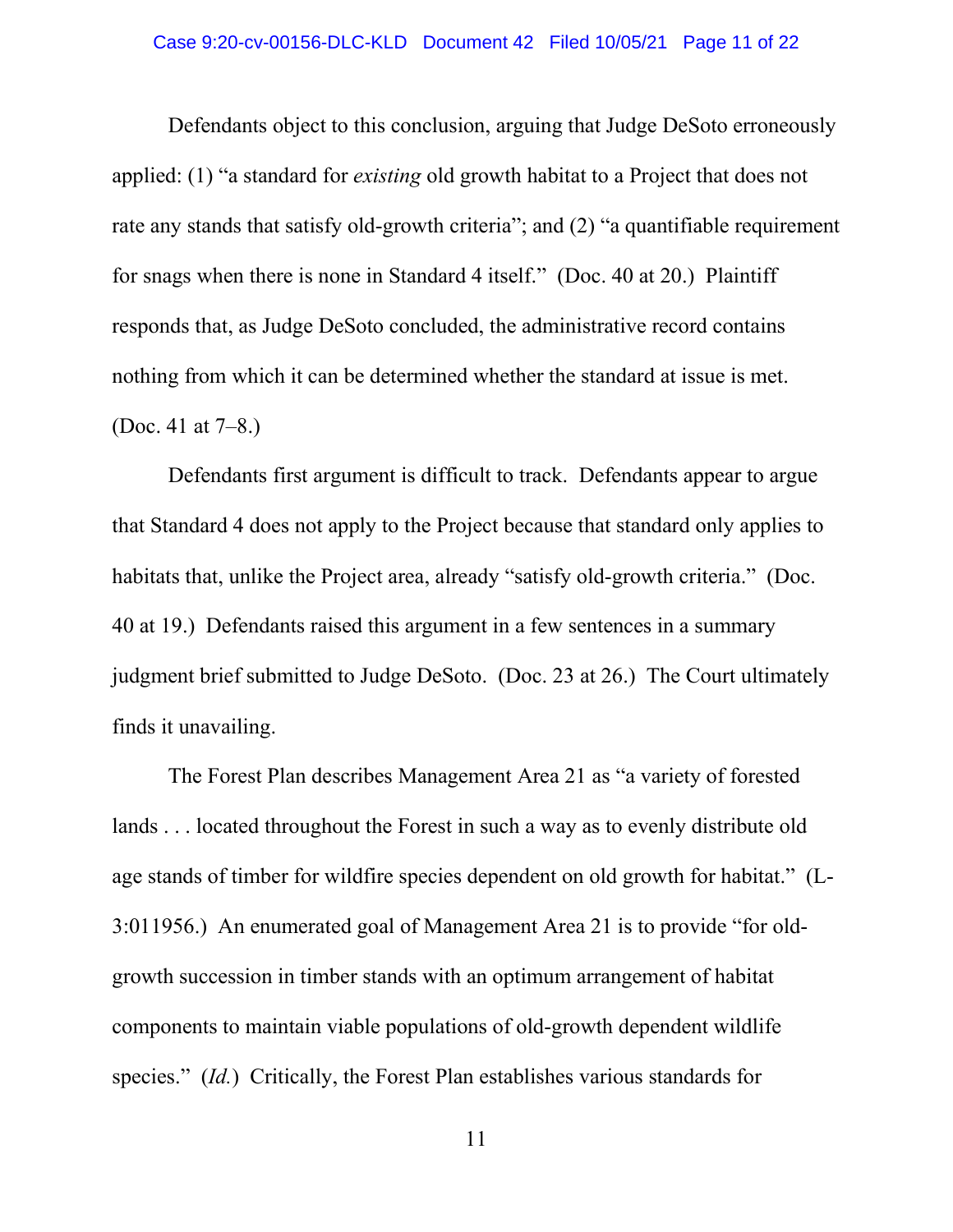### Case 9:20-cv-00156-DLC-KLD Document 42 Filed 10/05/21 Page 12 of 22

Management Area 1, including Standard 4 which mandates "stands at least 30 to 40 acres in size that are decadent, multi-storied, fully stocked, contain snags with dead and down material greater than 15 tons per acre, and contain 15 trees per acre greater than 20 inches d.b.h." (*Id.* at 011957.)

Besides conclusorily asserting it to be so, Defendants have not explained why Standard 4 is only applicable to stands falling within pre-existing old growth areas. This interpretation conflicts with Standard 4's text, which directs the Forest Service to provide a very specific combination of stands and snags within the Forest. Standard 4 contains no language limiting itself only to existing old growth areas. This interpretation of the Forest Plan is inconsistent with its plain language and therefore cannot prevail. *Powell*, 395 F.3d at 1034.

As to the second argument, while the Court agrees that Standard 4 does not contain an explicit quantifiable requirement for snags, this misses the point of Judge DeSoto's ruling. Judge DeSoto correctly interpreted Standard 4 to require the Forest Service to preserve and foster stands and snags meeting certain criteria within Management Area 21. (Doc. 39 at 26.) Judge DeSoto also correctly noted that the Project intends to undertake certain logging activities within Management Area 21, which may result in the destruction of the sort of stands and snags protected by Standard 4. (*Id.* at 25–26.)

At bottom, the problem is not the Project's proposed activities, but rather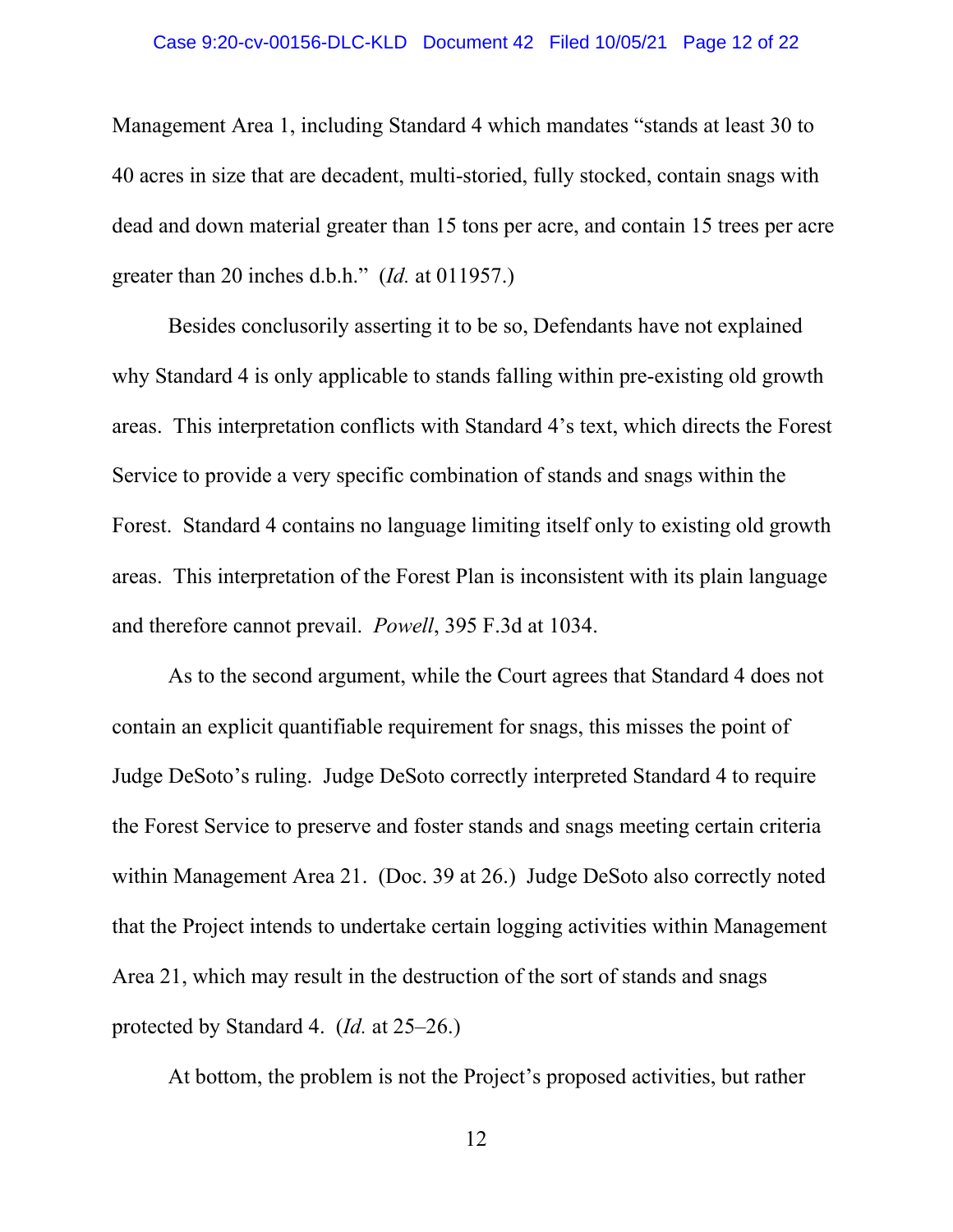that Defendants have failed to develop an administrative record that permits this Court to discern whether the Project will contravene the Forest Plan's fourth standard for Management Area 21. Without more, the Court has no choice but to conclude NMFA has been violated. *Native Ecosystems Council*, 418 F.3d at 961. Remand is necessary to ensure the administrative record reasonably establishes the Project is consistent with Standard 4.

### **II. Reinitiation of Consultation Under the ESA.**

Section 7 of the ESA requires agencies to consult with the appropriate entities to ensure proposed actions do not adversely impact an endangered or threatened species. 16 U.S.C.  $\S$  1536(a)(2). If the consultation process reveals that an incidental taking of an endangered or threatened species may occur, then an incidental take statement must be prepared. *Id.* § 1536(b)(4). This statement outlines the impact of the taking, reasonable and prudent measures necessary to minimize the impact, and the terms and conditions of the taking. *Id.* Consultation must be reinitiated if "the amount or extent of taking specified in the incidental take statement is exceeded" or "new information reveals effects of the action that may affect listed species or critical habitat in a manner or to an extent not previously considered." 50 C.F.R. § 402.16(a).

Judge DeSoto found that reinitiation of § 7 consultation was necessary for a variety of reasons. First, Judge DeSoto concluded that consultation was required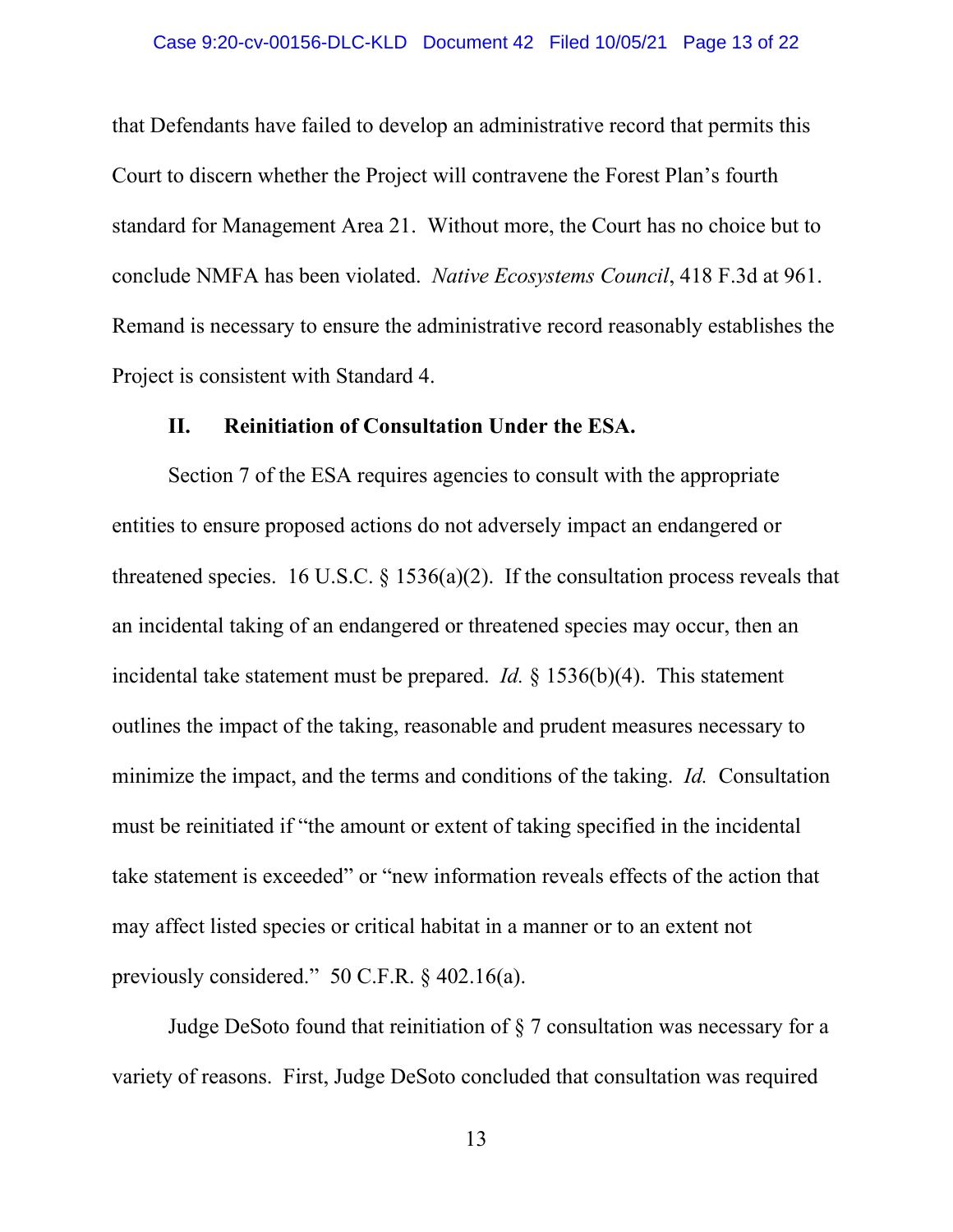so that the impact of new information (137 miles of undetermined roads within the Project area) on grizzly bears could be assessed. (Doc. 39 at 37–44.) Second, Judge DeSoto concluded that consultation was required because the Project possibly exceeds the parameters established by a 2012 Amended Incidental Take Statement. (*Id.* at 44–47.) Finally, Judge DeSoto concluded that consultation had not sufficiently addressed the Project's reversal of the Frenchtown Face Project's planned decommissioning of 37 miles of roads within the Project area. (*Id.* at 48– 52.) The Court will address the objections leveled at these conclusions in turn.

## **1. Objections 3—Compliance with Forest Plan's Incidental Take Statement and the Northern Continental Divide Ecosystem Amendments.**

Defendants object to Judge DeSoto's conclusion that the Project "is not compliant with the 2012 Amended Incidental Take Statement and Northern Continental Divide Ecosystem Amendments." (Doc. 40 at 21.) The crux of Defendants' argument is that the 2020 Biological Opinion prepared in furtherance of the Project already "provided site-specific analysis of the effect of the roads within the action area on the grizzly bear." (*Id.* at 22.) As such, in their view, no further consultation is necessary even if they may have contravened "larger scale and dated Forest Plan biological opinions." (*Id.* at 23.) Upon de novo review, the Court agrees with Judge DeSoto.

The problem with Defendants' objection is the same problem Judge DeSoto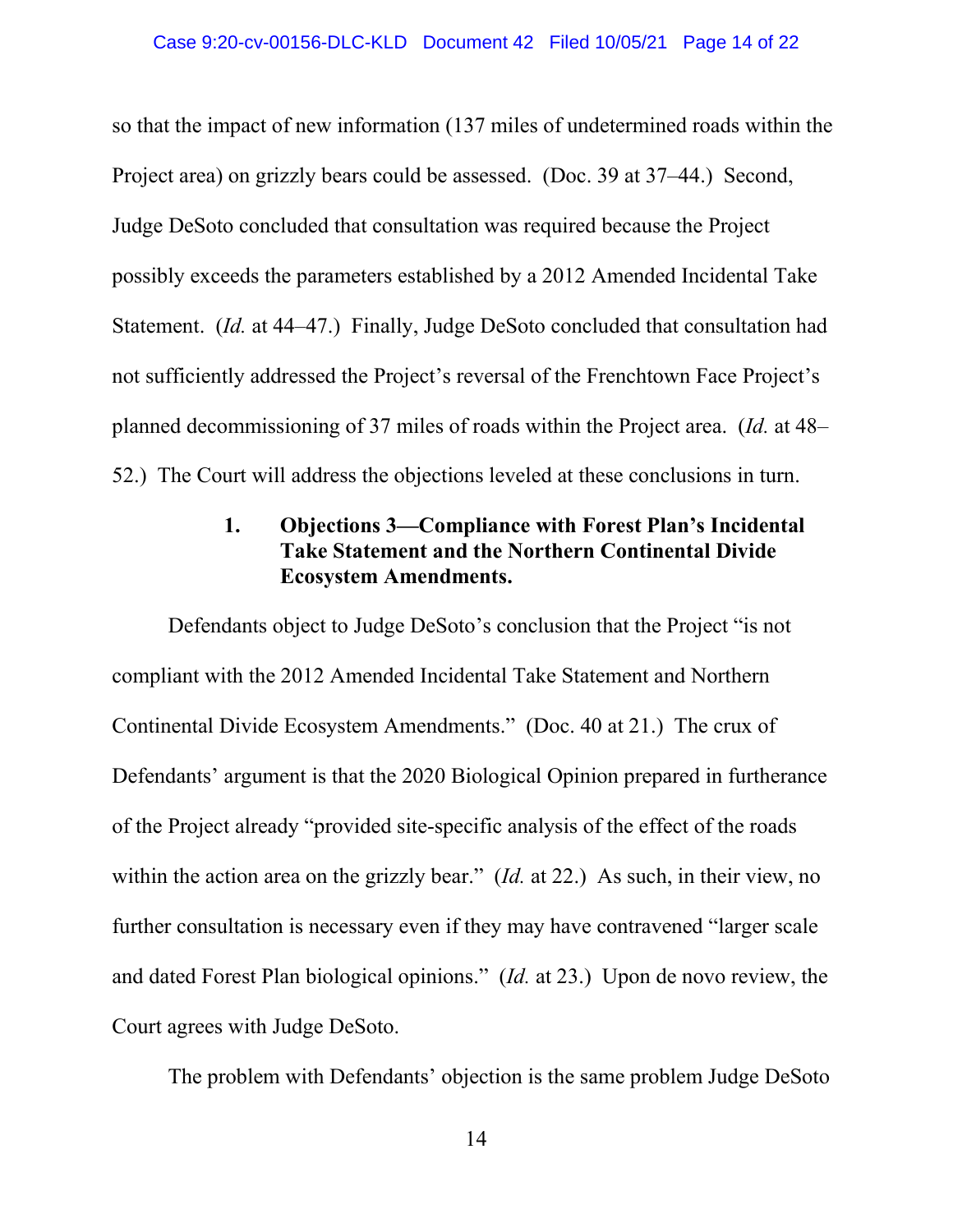### Case 9:20-cv-00156-DLC-KLD Document 42 Filed 10/05/21 Page 15 of 22

identified multiple times in her Findings and Recommendation. Namely, that Defendants have not pointed to any authority supporting the notion that sitespecific analysis absolves them of their obligations to comply with the governing forest plan. (Doc. 39 at 39–40.) If, as Defendants themselves state, the Forest Plan remains bound by "dated" biological opinions, then that is all the more reason to engage in the sort of consultation recommended by Judge DeSoto. This objection will be overruled and consultation will be ordered to assess the impact of 137 miles of undetermined roads within the Project area on the Forest Plan's applicable baselines.

## **2. Objection 4—The 137 Miles of Undetermined Roads in the Project Area Is Not New Information.**

Defendants object to Judge DeSoto's ESA analysis, arguing that she "incorrectly characterized the 137 miles of undetermined roads as 'new' information that would render the baselines for the 2012 Amended Incidental Take Statement and the Northern Continental Divide Ecosystem Amendments inaccurate." (Doc. 40 at 24.) Defendants contend the "roads in question are not new and have existed in the Lolo Forest for several years." (*Id.*) Plaintiffs respond that Judge DeSoto was correct in classifying the roads at issue as new information necessitating the reinitiation of § 7 consultation because the record does not reflect they were considered or even existed at the time of the 2012 Amended Incidental Take Statement and the Northern Continental Divide Ecosystem Amendments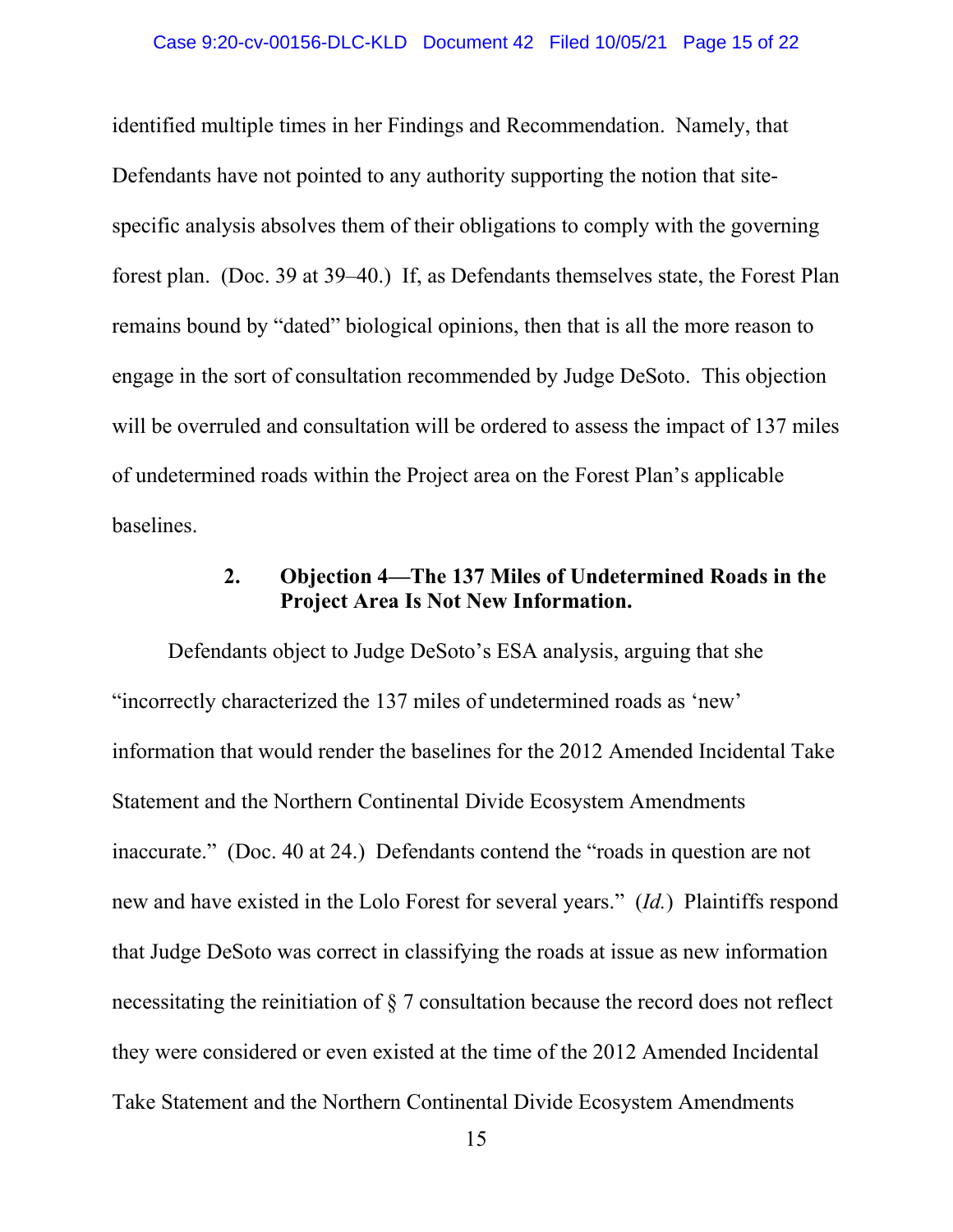were created. (Doc. 41 at 11.) The Court agrees.

To constitute "new information" within the meaning of 50 C.F.R. § 402.16(a), such information need not be novel in the ordinary sense, but instead must have not been previously considered in prior ESA analyses. Here, the Court agrees with Judge DeSoto and Plaintiffs that the record is devoid of any evidence that the 137 miles of undetermined roads within the Project area were considered when the baseline was established by the 2012 Amended Incidental Take Statement and the Northern Continental Divide Ecosystem Amendments. If Defendants are correct that the roads were known at the time those documents were generated, they need only establish that during the reconsultation process. At this point, the record is not sufficiently developed to permit this Court to make the call. The objection will be overruled.

## **3. Objection 5—The 137 Miles of Undetermined Roads Has No Effect on the 2012 Amended Incidental Take Statement as Applied to the Project.**

Defendants next objection contends that Judge DeSoto "erroneously concluded that the effect of the 137 miles of roads on the 2012 Amended Incidental Take Statement will render the baseline as applied to the" Project "inaccurate." (Doc. 40 at 26.) Defendants argue that the 7.14-mile threshold contained within the 2012 Amended Incidental Take Statement only applies to the construction of new permanent roads, and because the 137 miles of roads are not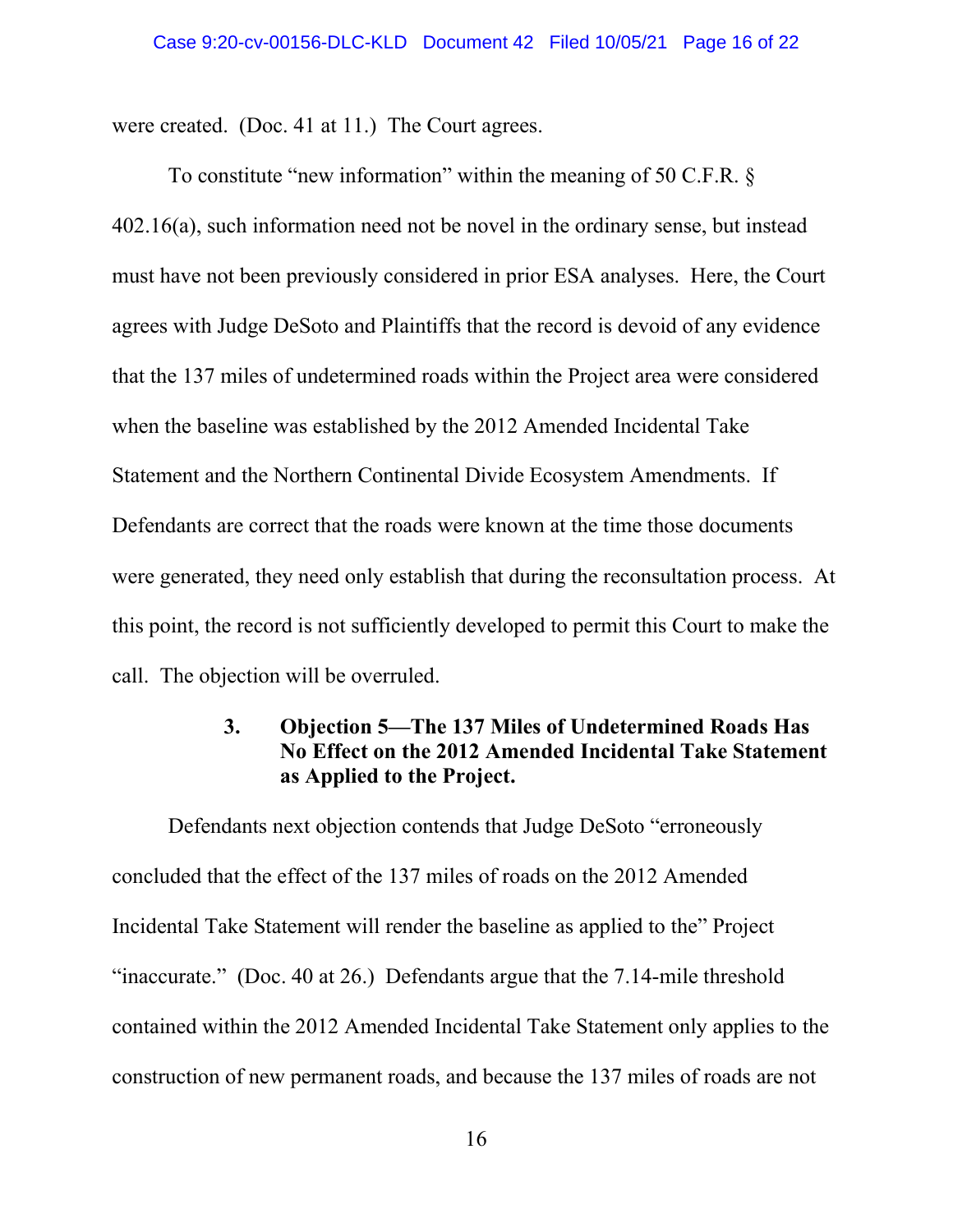### Case 9:20-cv-00156-DLC-KLD Document 42 Filed 10/05/21 Page 17 of 22

newly constructed, the take statement will not be offended. (*Id.* at 26–27.) This argument appears to misconstrue DeSoto's ruling on this issue.

In her findings and recommendation, Judge DeSoto did not conclude that the 137 miles of undetermined roads would offend the 7.14-mile threshold. Instead, Judge DeSoto concluded that because it cannot be determined whether the 137 miles of undetermined roads were considered in establishing the baseline from which the 7.14 miles threshold is assessed, it cannot be determined whether the Project will exceed the 7.14-mile cap on newly constructed roads because the operative baseline is possibly incorrect. As such, the Court will overrule this objection. As stated above, reconsultation is necessary to assess whether the 137 miles of undetermined roads within the Project area were incorporated into the Forest Plan's governing baselines. Until that occurs, this Court cannot determine whether the Project runs afoul of the 7.14 mile newly constructed roads limitation.

### **4. Objection 6—The 137 Miles of Undetermined Roads Will Not Affect the NCDE Amendments' Standard Relevant to the Project.**

Defendants object to Judge DeSoto's conclusion regarding the Project's compliance with the NCDE baseline, because "the only relevant NCDE standard applies to public roads, and undetermined roads are not public roads." (Doc. 40 at 28.) As such, in Defendants' view, even if the 137 miles of undetermined roads were not previously considered in establishing the NCDE's baseline standards,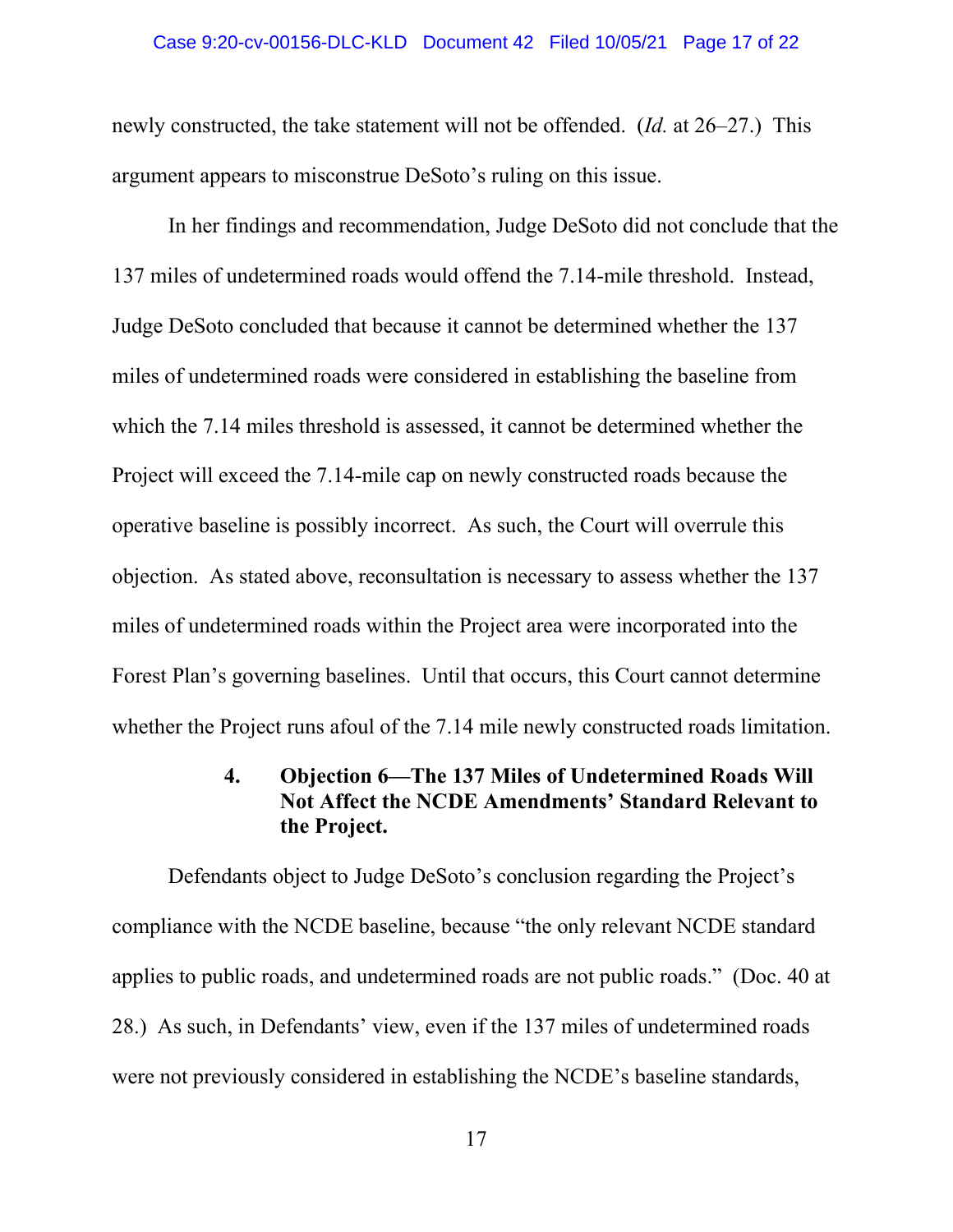### Case 9:20-cv-00156-DLC-KLD Document 42 Filed 10/05/21 Page 18 of 22

reconsultation would not change that because such roads are not "open to public motorized access and would not be included in a baseline for the standard." (*Id.* at 28.) Plaintiffs respond that Defendants' position is belied by the record, which demonstrates at least some of the undetermined roads are open to public motorized access or will be in the future. (Doc. 41 at 12.) The Court once again finds that the record supports Plaintiffs' position.

To be sure, as Defendants point out the Project's transportation planning report notes that any undetermined roads within the Project area are "legally closed yearlong to wheeled motorized vehicles." (K11-1:006572.) But, as Plaintiffs point out, the very same report goes on to state that these undetermined roads remain accessible to and are used by "adjacent private landowners" (*id.*) and a small portion of the undetermined roads will be open to the public (*id.* at 006580–82). Reconsultation should endeavor to clarify these disparate positions and generate a sufficient record from which this Court can confirm none of the 137 miles of undetermined roads should have been incorporated into the applicable NCDE baseline. This objection will be overruled.

## **5. Objection 7—The 2020 Biological Opinion Adequately Considers the Project's Reversal of the Frenchtown Face Road Decommissioning Project.**

Defendants' object to Judge DeSoto's conclusion that reconsultation is necessary because the Project's 2020 Biological Opinion fails to address the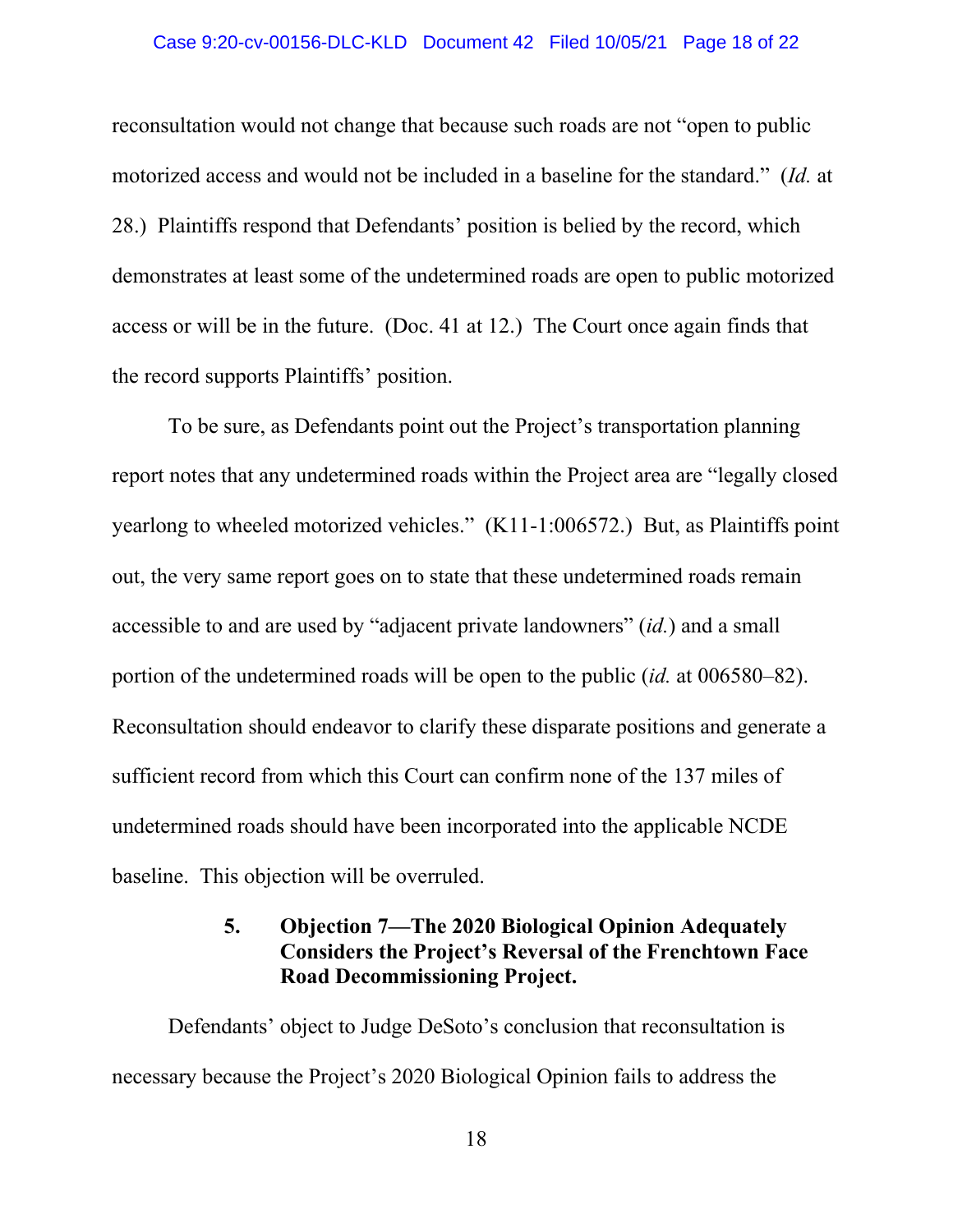### Case 9:20-cv-00156-DLC-KLD Document 42 Filed 10/05/21 Page 19 of 22

impacts on grizzly bears from the Project's reversal of the Frenchtown Face Project's road decommissioning decision. (Doc. 40 at 29.) Specifically, Defendants contend that Judge DeSoto misapplied certain regulations and "confuse[d] the analysis by treating the Frenchtown Face Project's planned decommissioning of roads in the overlap area as certain future events that must be addressed in consultation." (*Id.* at 30.) The Court finds that Defendants' objections should be overruled.

Defendants devote significant argument to the contention that Judge DeSoto wrongly concluded they had failed to consider the "cumulative effects" of the Frenchtown Face Project during § 7 consultation because "cumulative effects" encompass only those activities in which the federal government is not involved. (Doc. 40 at 29–30.) Because the Frenchtown Face Project is a "federal agency" activity, Defendants argue it need not be factored into any "cumulative effects" analysis. This objection fails to acknowledge that it is the Project's *action*, in reversing the Frenchtown Face Project, that is at issue.

During § 7 consultation, Defendants must "[e]valuate the effects of the action and cumulative effects on the listed species or critical habitat." 50 C.F.R. §  $402.14(g)$ . The ESA defines "effects of the action" as "all consequences to listed species or critical habitat that are caused by the proposed action, including the consequences of other activities that are caused by the proposed action." *Id.* §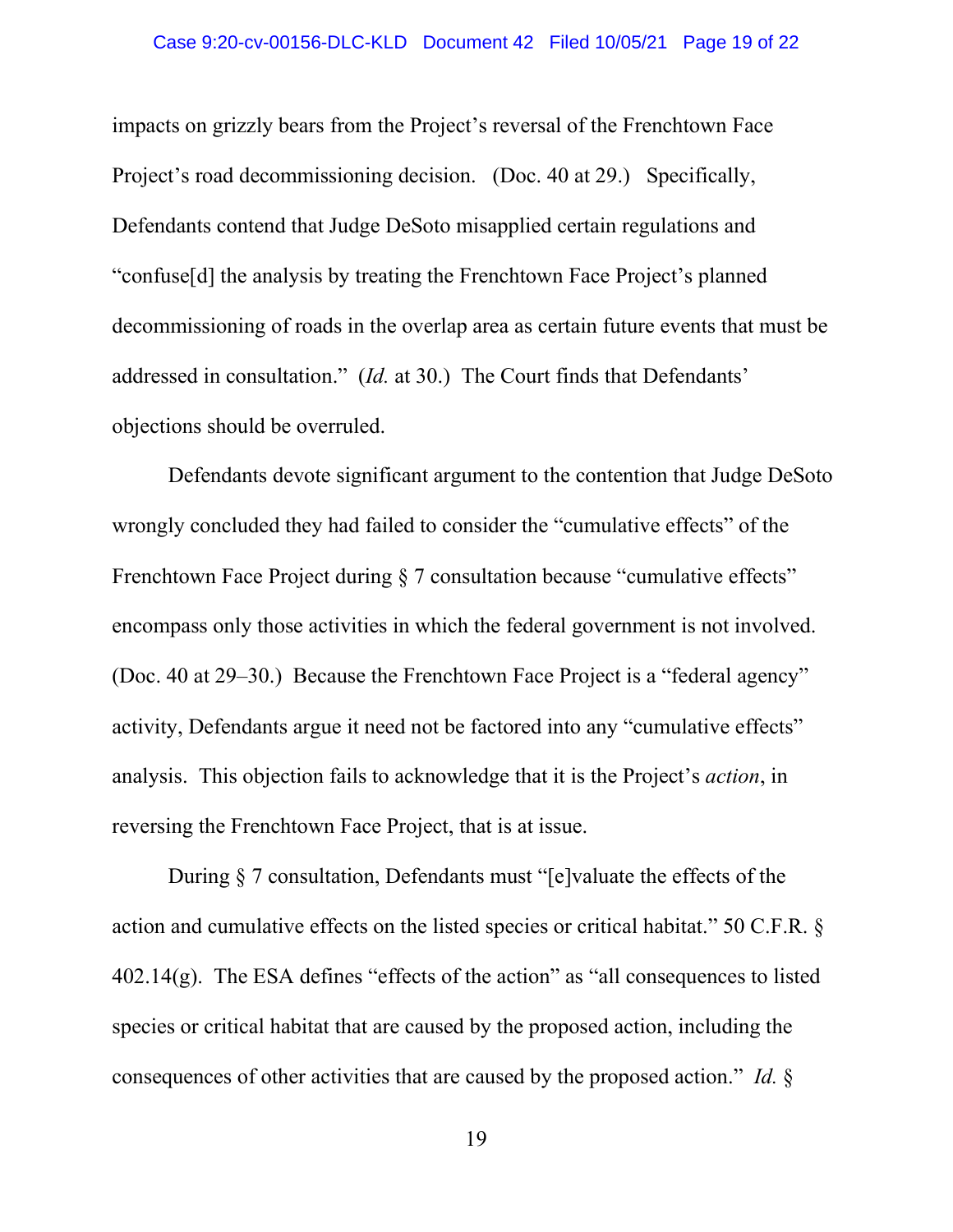402.2. These actions must be "reasonably certain to occur." *Id.* As Defendants point out, "cumulative effects" are "those effects of future State or private activities, not involving Federal activities, that are reasonably certain to occur within the action area of the Federal action subject to consultation." *Id.* § 402.2

Defendants' argument fails because, while the Project's reversal of a portion of the Frenchtown Face Project may not be a "cumulative effect," it is certainly a direct effect of the Project itself. Defendants do not dispute that the Project reverses the Frenchtown Face Project's decommissioning of "about 37 miles" of roads within the Project area. (A-3:000316). That is, the record is clear that the action at issue it a direct result of the Project itself, not any ancillary state or federal action. This renders it an effect of the action, within the meaning of 50 C.F.R. § 402.2, that must be addressed by § 7 consultation. This portion of Defendants' objection will be overruled.

Defendants also argue that Judge DeSoto erroneously held reconsultation into the Project's reversal of a portion of the Frenchtown Face Project was necessary, because the decommissioning planned by the Frenchtown Face Project is not reasonably certain to occur. (Doc. 40 at 30–31.) In other words, Defendants appear to argue that they need not undertake consultation into reversal of some of the Frenchtown Face Project's road decommissioning decisions, because it is not clear the Forest Service would have actually decommissioned the roads at issue.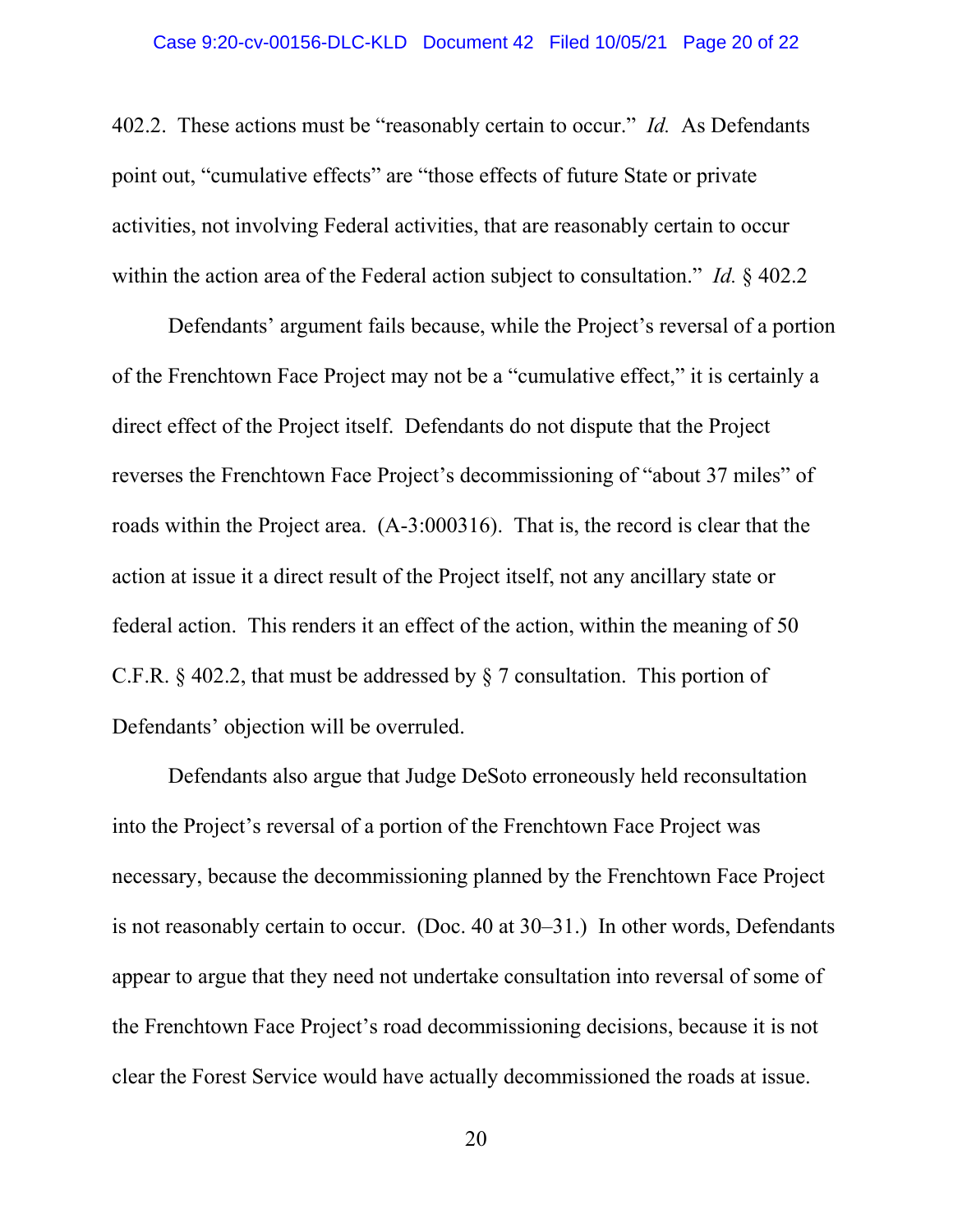### Case 9:20-cv-00156-DLC-KLD Document 42 Filed 10/05/21 Page 21 of 22

The Court agrees with Plaintiff that it should assume the Forest Service will abide by "legally-binding commitments . . . [made] in a record decision." (Doc. 41 at 14.)

The Project reversed the Frenchtown Face Project's decision to decommission 37 miles of roads in the Project area. (A-3:000316). The biological opinion prepared pursuant to the Project does not address this reversal or assess its impact on grizzly bears. The Court cannot ignore this shortcoming on the basis that the Frenchtown Face Project may not actually be seen to completion. Under these circumstances, the consultation process must be reinitiated. Based on the foregoing, the Court will overrule Defendants' ESA objections.

The Court notes that Defendants have advised that a draft biological assessment has been drafted and submitted. (Doc. 40 at 30.) Defendants argue this renders Plaintiff's "claim for reinitiating consultation on the Forest Plan moot." (*Id.* at 33.) This is incorrect. Plaintiff's claims *may* become moot if Defendants' updated biological assessment rectifies the defects found in the original. This is not a guarantee and is insufficient to support dismissal of Plaintiff's reconsultation claims on mootness grounds. *Alliance for the Wild Rockies v. Marten*, 200 F. Supp. 3d 1129, 1130–31 (D. Mont. 2016).

### **ORDER**

Accordingly, IT IS ORDERED that Defendants objections to Judge